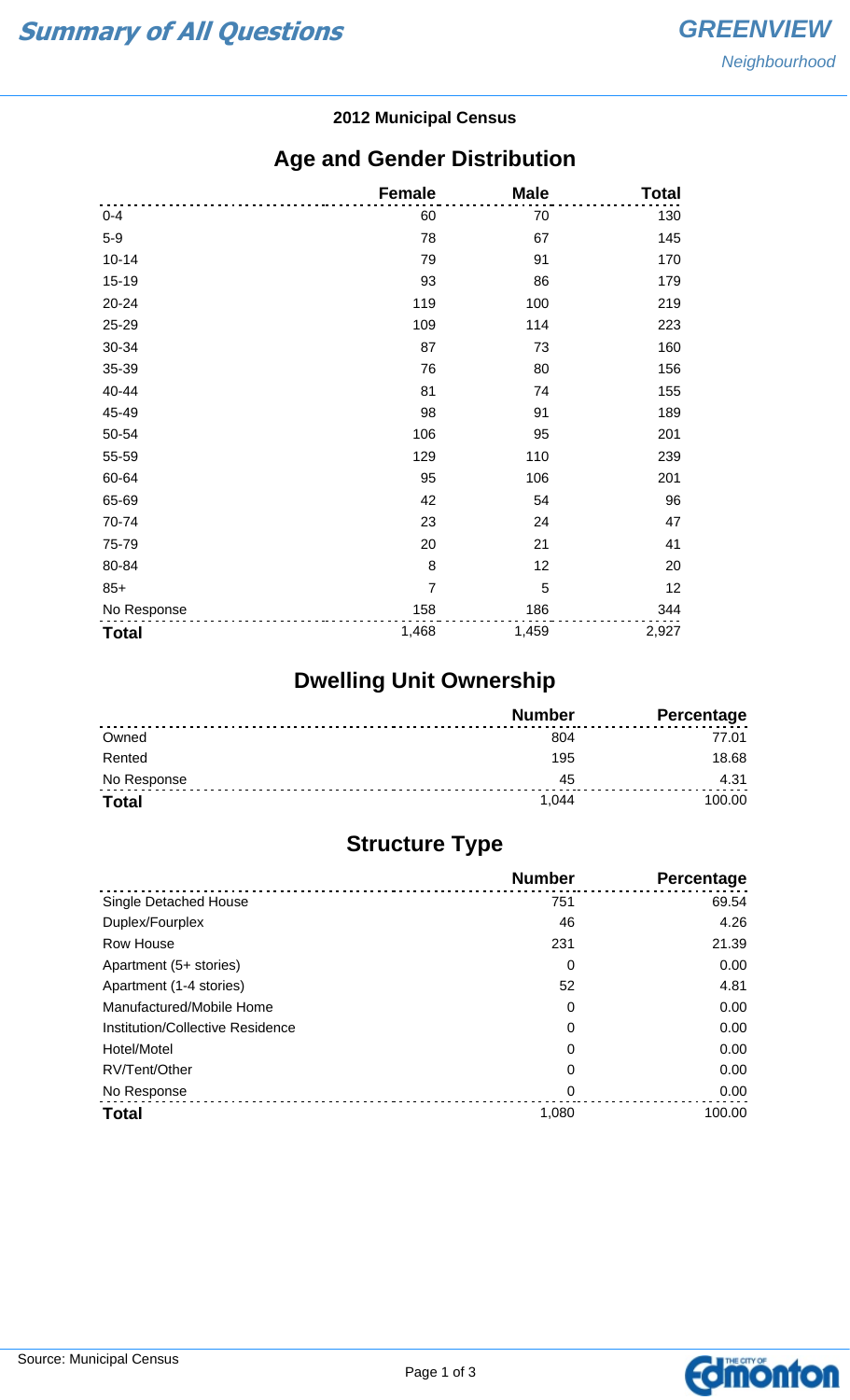## **Dwelling Unit and Property Status**

|                           | <b>Number</b> | <b>Percentage</b> |
|---------------------------|---------------|-------------------|
| Occupied                  | 1,044         | 96.67             |
| Unoccupied                | 33            | 3.06              |
| Vacant Lot                | 0             | 0.00              |
| <b>Under Construction</b> |               | 0.09              |
| No longer in use          | 2             | 0.19              |
| No Response               | 0             | 0.00              |
| <b>Total</b>              | 1,080         | 100.00            |

#### **Marital Status**

|                      | <b>Number</b> | Percentage |
|----------------------|---------------|------------|
| Married              | 1,289         | 44.04      |
| Common-law           | 129           | 4.41       |
| Separated/ divorced  | 129           | 4.41       |
| <b>Never Married</b> | 1,044         | 35.67      |
| Widowed              | 58            | 1.98       |
| No Response          | 278           | 9.50       |
| <b>Total</b>         | 2,927         | 100.00     |

## **Employment Status**

|                            | <b>Number</b> | <b>Percentage</b> |
|----------------------------|---------------|-------------------|
| Preschool                  | 156           | 5.33              |
| Kindergarten - Gr.6        | 211           | 7.21              |
| Gr.7 - Gr.9                | 125           | 4.27              |
| Gr.10 - Gr.12              | 118           | 4.03              |
| Post Secondary Student     | 156           | 5.33              |
| Homemaker                  | 100           | 3.42              |
| Employed 0-30 hrs          | 174           | 5.94              |
| Employed 30+ hrs           | 1,276         | 43.59             |
| Unemployed                 | 92            | 3.14              |
| Retired                    | 291           | 9.94              |
| Permanently unable to work | 19            | 0.65              |
| Other                      | 67            | 2.29              |
| No Response                | 142           | 4.85              |
| <b>Total</b>               | 2,927         | 100.00            |

# **Term of Residence at this Location**

|                              | <b>Number</b> | Percentage |
|------------------------------|---------------|------------|
| 5 years or more              | 1.729         | 59.07      |
| 3 years to less than 5 years | 323           | 11.04      |
| 1 year to less than 3 years  | 339           | 11.58      |
| Less than 1 year             | 311           | 10.63      |
| Child less than 1 year       | 36            | 1.23       |
| No Response                  | 189           | 6.46       |
| <b>Total</b>                 | 2,927         | 100.00     |